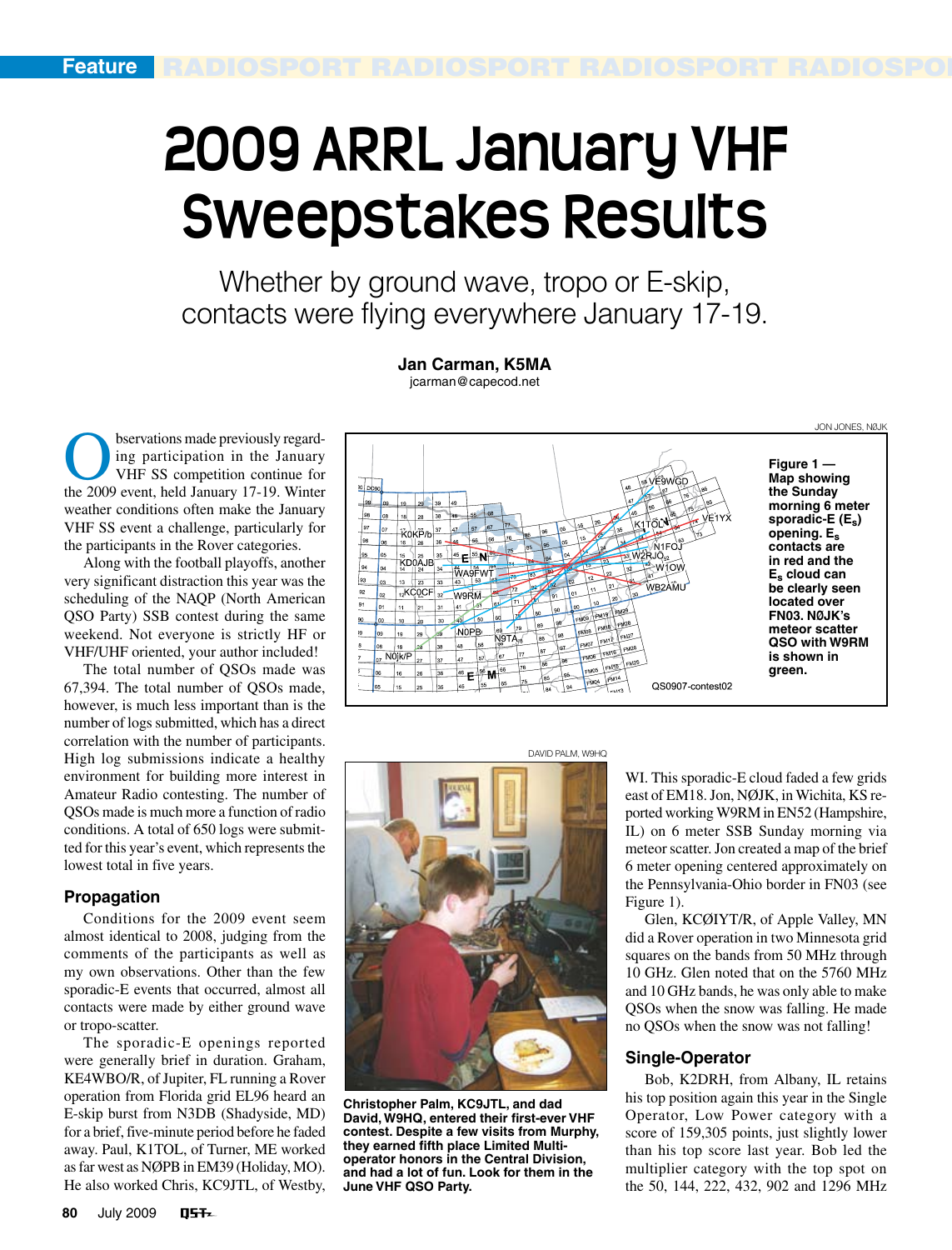

| <b>Single Operator,</b>        |         |                        | <b>Multi-operator</b> |  |  |  |  |  |
|--------------------------------|---------|------------------------|-----------------------|--|--|--|--|--|
| <b>Low Power</b>               |         | N3NGE                  | 568,764               |  |  |  |  |  |
| K <sub>2</sub> DRH             | 159,305 | K5QE                   | 238,290               |  |  |  |  |  |
| N1DPM                          |         |                        |                       |  |  |  |  |  |
|                                | 111,339 | K <sub>1</sub> JT      | 102,582               |  |  |  |  |  |
| <b>WA3NUF</b>                  | 99,591  | KBØHH                  | 46,350                |  |  |  |  |  |
| W3SZ                           | 54,834  | KE <sub>1</sub> LI     | 43,890                |  |  |  |  |  |
| AF1T                           | 51,450  | K7ND                   | 26,432                |  |  |  |  |  |
| <b>WB2SIH</b>                  | 42,984  | K6LRG                  | 20,148                |  |  |  |  |  |
| <b>KC9BQA</b>                  | 35,236  | N <sub>2</sub> BJ      | 15,184                |  |  |  |  |  |
| WA3QPX                         | 29,625  | KB <sub>8</sub> O      | 12,712                |  |  |  |  |  |
| <b>W3PAW</b>                   | 25,830  | AG4V                   | 11,115                |  |  |  |  |  |
| N <sub>3</sub> R <sub>G</sub>  | 24,009  |                        |                       |  |  |  |  |  |
|                                |         |                        |                       |  |  |  |  |  |
|                                |         | Rover                  |                       |  |  |  |  |  |
| <b>Single Operator,</b>        |         | N6NB/R                 | 395,624               |  |  |  |  |  |
| <b>High Power</b>              |         | AF6O/R                 | 384,223               |  |  |  |  |  |
| K <sub>1</sub> T <sub>EO</sub> | 354,040 | W6XD/R                 | 355,160               |  |  |  |  |  |
| <b>K3TUF</b>                   | 232,101 | KK6KK/R                | 353,304               |  |  |  |  |  |
| K <sub>1</sub> R <sub>Z</sub>  | 200,976 | K1DS/R                 | 136,136               |  |  |  |  |  |
| <b>K3DNE</b>                   | 126,960 | N3IQ/R                 | 125,658               |  |  |  |  |  |
| WB2RVX                         | 97,519  | N5AC/R                 | 88,752                |  |  |  |  |  |
| WZ1V                           |         | N6TEB/R                |                       |  |  |  |  |  |
|                                | 87,914  |                        | 84,750                |  |  |  |  |  |
| KA1ZE                          | 74,550  | AE5P/R                 | 83,850                |  |  |  |  |  |
| N <sub>2</sub> GH <sub>R</sub> | 72,000  | WDØACD/R               | 76,196                |  |  |  |  |  |
| <b>WA3DRC</b>                  | 67,184  |                        |                       |  |  |  |  |  |
| K <sub>4</sub> QI              | 59,631  | Limited Rover          |                       |  |  |  |  |  |
|                                |         | KI6UZV/R               | 113,544               |  |  |  |  |  |
| <b>QRP Portable</b>            |         | K4GUN/R                | 14,711                |  |  |  |  |  |
| N3YMS                          | 21,168  | KO4MA                  | 13,776                |  |  |  |  |  |
|                                |         |                        |                       |  |  |  |  |  |
| W3RGA                          | 6,965   | N6ORB/R                | 10,336                |  |  |  |  |  |
| W6BVB                          | 2,340   | KC2QZF/R               | 7,805                 |  |  |  |  |  |
| W9SZ                           | 1,850   | NE3I/R                 | 5,112                 |  |  |  |  |  |
| W <sub>4</sub> R <sub>XR</sub> | 1.392   | KK6MC/R                | 2,938                 |  |  |  |  |  |
| KJ4BEE                         | 931     | K6JRA                  | 2,574                 |  |  |  |  |  |
| <b>WB2AMU</b>                  | 663     | N6ZE/R                 | 2,112                 |  |  |  |  |  |
| K6ALF                          | 495     | N2CEI/R                | 1,024                 |  |  |  |  |  |
| K3EGE                          | 408     |                        |                       |  |  |  |  |  |
| <b>NØKIS</b>                   | 286     | <b>Unlimited Rover</b> |                       |  |  |  |  |  |
|                                |         |                        |                       |  |  |  |  |  |
| <b>Limited Multi-operator</b>  |         | W6YLZ/R                | 395,760               |  |  |  |  |  |
|                                |         | W6TE/R                 | 227,850               |  |  |  |  |  |
| <b>KB1DFB</b>                  | 58,168  | AE5BN/R                | 129,008               |  |  |  |  |  |
| W <sub>1</sub> QK              | 25,071  | K9JK/R                 | 10,304                |  |  |  |  |  |
| W9RM                           | 22,695  | KI6USR/R               | 2,967                 |  |  |  |  |  |
| W <sub>4</sub> NH              | 19,491  |                        |                       |  |  |  |  |  |
| N8RA                           | 17,836  |                        |                       |  |  |  |  |  |
| <b>W3HZU</b>                   | 17,520  |                        |                       |  |  |  |  |  |
| K <sub>2</sub> BAR             | 13,992  |                        |                       |  |  |  |  |  |
| WY3P                           | 12,432  |                        |                       |  |  |  |  |  |
| KA2LIM                         | 10,890  |                        |                       |  |  |  |  |  |
| N <sub>1</sub> JEZ             | 9,020   |                        |                       |  |  |  |  |  |
|                                |         |                        |                       |  |  |  |  |  |

#### **Affiliated Club Competition**

| Club                                                                                                                                                                                                                                                                                                                                                                                                                                                                                                                                                                                       | Score                                                                                                                                                                             | Entries                                                                                                           |
|--------------------------------------------------------------------------------------------------------------------------------------------------------------------------------------------------------------------------------------------------------------------------------------------------------------------------------------------------------------------------------------------------------------------------------------------------------------------------------------------------------------------------------------------------------------------------------------------|-----------------------------------------------------------------------------------------------------------------------------------------------------------------------------------|-------------------------------------------------------------------------------------------------------------------|
| <b>Unlimited Club Category</b><br>Mt Airy VHF Radio Club                                                                                                                                                                                                                                                                                                                                                                                                                                                                                                                                   | 1,823,418                                                                                                                                                                         | 60                                                                                                                |
| <b>Medium Club Category</b>                                                                                                                                                                                                                                                                                                                                                                                                                                                                                                                                                                |                                                                                                                                                                                   |                                                                                                                   |
| North East Weak Signal Group<br><b>Potomac Valley Radio Club</b><br><b>Nacogdoches ARC</b><br><b>Badger Contesters</b><br><b>Society of Midwest Contesters</b><br><b>North Texas Microwave Society</b><br><b>Rochester VHF Group</b><br><b>Roadrunners Microwave Group</b><br><b>Yankee Clipper Contest Club</b><br><b>Northern Lights Radio Society</b><br><b>Pacific Northwest VHF Society</b><br><b>Contest Club Ontario</b><br><b>Florida Weak Signal Society</b><br>Northern California Contest Club<br>Six Meter Club of Chicago<br><b>Bergen ARA</b><br><b>Mad River Radio Club</b> | 812,400<br>675,775<br>434.125<br>219,944<br>219,014<br>160.245<br>156,098<br>154,225<br>124,368<br>114,056<br>112,794<br>94,873<br>78,415<br>44,215<br>24.091<br>15,064<br>11,701 | 21<br>24<br>6<br>26<br>14<br>9<br>13<br>5<br>14<br>12<br>20<br>13<br>10<br>10<br>11<br>$\overline{4}$<br>3        |
| <b>Minnesota Wireless Assn</b>                                                                                                                                                                                                                                                                                                                                                                                                                                                                                                                                                             | 186                                                                                                                                                                               | 3                                                                                                                 |
| <b>Local Club Category</b><br><b>Eastern Connecticut ARA</b><br><b>Murgas ARC</b><br><b>Chippewa Valley VHF Contesters</b><br><b>Granite State ARA</b><br><b>Burlington County Radio Club</b><br><b>Raritan Bay Radio Amateurs</b><br><b>Metro DX Club</b><br><b>West Park Radiops</b><br><b>Meriden ARC</b><br><b>Ventura County Amateur Radio Society</b><br>Mother Lode DX/Contest Club<br><b>Portage County Amateur Radio Service</b><br><b>Central Texas DX and Contest Club</b>                                                                                                      | 107,249<br>78.589<br>29,202<br>11,464<br>9.203<br>8,738<br>2,990<br>2,923<br>2,497<br>2,158<br>1,270<br>1,028<br>292                                                              | $\overline{4}$<br>$\overline{4}$<br>$\overline{4}$<br>6<br>8<br>5<br>3<br>3<br>$\overline{4}$<br>3<br>3<br>4<br>3 |

50 MHz band. Fred, N1DPM, of Feeding Hills, MA took second place with 111,339 points, about 23k points better than his score last year. The third-place position goes to Phil, WA3NUF, of Warminster, PA with 99,591 points, down substantially from his second-place finish last year with 158k points. The fourth-place position goes to Roger, W3SZ, of Reading, PA with 54,834 points, less than half the score he produced last year. Dale, AF1T, of Henniker, NH took the fifth-place position with 51,450 points, down from his 63k point effort in 2008.

With only a few exceptions, the Top Ten Single Operator, High Power category entrants did better than their Low Power counterparts this time around. I guess if you shout louder, you are heard better — particularly when propagation conditions are poor! Leading the Top Ten High Power category this year is Jeff, K1TEO, of Trumbull, CT with a score of 431,100 points, soundly beating his 354k point score from last year. This result is amazing when you consider the extremely poor conditions this year with very few long-range openings. The second-place High Power position goes to Phil, K3TUF, in Ephrata, PA with a score of 232,101 points, down only slightly from his 2008 third-place score. The third-place position goes to Dave, K1RZ, of Damascus, MD with 203,196 points, just slightly higher than his fourthplace finish last year. The fourth spot in the High Power race is awarded to Ed, K3DNE, of Westminster, MD with 126,960 points, up from his seventh place position last year. Fifth place is awarded to Mike, WB2RVX, of Voorhees, NJ with 97,519 points, up by 10k points from his 2008 score. Ron, WZ1V, of Bristol, CT takes the sixth position with 87,914 points, down substantially from his 119k finish last year.

## **Limited Multi-operator**

Entrants in the Limited Multi-operator (LM) category can only operate on a maximum of four bands. There were a total of 36 band-entries covering the bands 50 through 432 MHz, which represents six fewer entries than last year. The top scoring entry in the LM category for 2009 is Kim, KB1DFB, of Dayville, CT with a score of 102,582 points — the head of the pack in this category.. Second place goes to Daniel, W1QK, of Brookfield, CT with 36,600 points. Third place goes to Keith, W9RM, of Hampshire, IL with 22,695 points. Fourth was awarded to W4NH, the Fourlanders Contest Team from Alpharetta, GA with 19,491 points, while fifth place was secured by Chester, N8RA, of New Hartford, CT with a score of 17,836 points.

W3HZU, the Keystone VHF Club of

## **Division Leaders**

| <b>Single Operator, Low Power</b> |  |  |
|-----------------------------------|--|--|
|                                   |  |  |

| ոււցւշ ∖<br>rorator,<br>.<br><b>Atlantic</b> | <b>WA3NUF</b>                                        | 99,591           |
|----------------------------------------------|------------------------------------------------------|------------------|
| Central                                      | K2DRH                                                | 159,305          |
| Dakota                                       | <b>NØKP</b>                                          | 12,500           |
| Delta                                        | N4QWZ                                                | 16,400           |
| <b>Great Lakes</b>                           | WZ8T                                                 | 12,994           |
| Hudson<br><b>Midwest</b>                     | WB2SIH<br><b>NØPB</b>                                | 42,984<br>14,630 |
| <b>New England</b>                           | N1DPM                                                | 111,339          |
| Northwestern                                 | KG7P                                                 | 3,171            |
| Pacific                                      | K1YQP                                                | 17,346           |
| Roanoke                                      | K4LY                                                 | 22,560           |
| <b>Rocky Mountain</b><br>Southeastern        | WJ7L<br>W2BZY                                        | 2,128<br>12,420  |
| Southwestern                                 | K6TSK                                                | 9,879            |
| <b>West Gulf</b>                             | <b>W3XO/5</b>                                        | 11,186           |
| Canada                                       | <b>VE3SMA</b>                                        | 11,501           |
| Single Operator, High Power                  |                                                      |                  |
| <b>Division</b>                              | CALL                                                 | <b>SCORE</b>     |
| <b>Atlantic</b>                              | K3TUF                                                | 232,101          |
| Central                                      | K9EA                                                 | 31,106<br>31,760 |
| Dakota                                       | <b>WØGHZ</b>                                         |                  |
| Delta<br><b>Great Lakes</b>                  | <b>K5RUS</b><br>K8EB                                 | 882<br>51,566    |
| Hudson                                       | N <sub>2</sub> GHR                                   | 72,000           |
| <b>Midwest</b>                               | <b>KØJRD</b>                                         | 12,261           |
| <b>New England</b>                           | K1TEO                                                | 354,040          |
| Northwestern                                 | N7EPD                                                | 32,340           |
| <b>Pacific</b>                               | KC6ZWT                                               | 20,880           |
| Roanoke<br><b>Rocky Mountain</b>             | K4QI<br>KU7Z                                         | 59,631<br>352    |
| Southeastern                                 | WJ9B                                                 | 22,052           |
| Southwestern                                 | KG6DHQ                                               | 2,916            |
| <b>West Gulf</b>                             | K5LLL                                                | 53,064           |
| Canada                                       | VE3ZV                                                | 22,848           |
| Single Operator, QRP Portable                |                                                      |                  |
| <b>Atlantic</b>                              | N3YMS                                                | 21,168           |
| Central                                      | W9SZ                                                 | 1,850            |
| <b>Dakota</b><br>Delta                       | <b>NØHJZ</b><br>W4RXR                                | 72               |
| Hudson                                       | WB2AMU                                               | 1,392<br>663     |
| <b>Midwest</b>                               | <b>NØKIS</b>                                         | 286              |
| <b>New England</b>                           | N <sub>1</sub> QLM                                   | 135              |
| Roanoke                                      | KJ4BEE                                               | 931              |
| <b>Rocky Mountain</b>                        | N <sub>5</sub> QO                                    | $\overline{4}$   |
| Southwestern                                 | W6BVB                                                | 2,340            |
| <b>West Gulf</b>                             | WK5F                                                 | 28               |
| <b>Limited Multi-operator</b>                |                                                      |                  |
| <b>Division</b>                              | CALL                                                 | <b>SCORE</b>     |
| <b>Atlantic</b><br>Central                   | KB1DFB<br>W9RM                                       | 58,168<br>22,695 |
| Dakota                                       | WØVB                                                 | 7,938            |
| Hudson                                       | K <sub>2</sub> BAR                                   | 13,992           |
| <b>Midwest</b>                               | <b>NØLD</b>                                          | 1,242            |
| <b>New England</b>                           | <b>KB1DFB</b>                                        | 58,168           |
| Northwestern                                 | K7HPT                                                | 2,295            |
| <b>Rocky Mountain</b><br>Southeastern        | <b>ACØGI</b><br>W4NH                                 | 320<br>19,491    |
| <b>West Gulf</b>                             | <b>WD5IYF</b>                                        | 4,323            |
| <b>Multi-operator</b>                        |                                                      |                  |
| <b>Atlantic</b>                              | N3NGE                                                | 568,764          |
| Central                                      | N <sub>2</sub> BJ                                    | 15,184           |
| <b>Dakota</b>                                | <b>WØPHD</b>                                         | 368              |
| <b>Delta</b>                                 | AG4V                                                 | 11,115           |
| <b>Great Lakes</b>                           | KB8O                                                 | 12,712           |
| Hudson                                       | N <sub>2</sub> GC <sub>Z</sub><br>KE <sub>1</sub> LI | 7,548<br>43,890  |
| <b>New England</b><br>Northwestern           | <b>K7ND</b>                                          | 26,432           |
| Pacific                                      | K6LRG                                                | 20,148           |
| Roanoke                                      | W4YCC                                                | 1,700            |
| <b>West Gulf</b>                             | K5QE                                                 | 238,290          |
| Canada                                       | <b>VA3WLD</b>                                        | 5,412            |
| Rover                                        |                                                      |                  |
| <b>Atlantic</b>                              | K <sub>1</sub> D <sub>S</sub>                        | 136,136          |
| Central                                      | KB9C<br><b>KCØIYT</b>                                | 28,826           |
| Dakota<br><b>Great Lakes</b>                 | NE8I                                                 | 7,946            |
| <b>Midwest</b>                               | WRØI                                                 | 7,750<br>5,797   |
| Northwestern                                 | K7MDL                                                | 1,134            |
| Pacific                                      | N6NB                                                 | 395,624          |
| Roanoke                                      | W8ZN                                                 | 53,739           |
| Southeastern<br>Southwestern                 | <b>K4RSV</b><br>N6TEB                                | 120<br>84,750    |
| <b>West Gulf</b>                             | N <sub>5</sub> AC                                    | 88,752           |
| Canada                                       | <b>VE3OIL</b>                                        | 21,900           |
| <b>Limited Rover</b>                         |                                                      |                  |
| <b>Atlantic</b>                              | KC2QZF                                               | 7,805            |
| Central                                      | WB9TFH                                               | 100              |
| <b>New England</b>                           | K1LYV                                                | 100              |
| Pacific                                      | KI6UZV                                               | 113,544          |
| Roanoke                                      | K4GUN                                                | 14,711           |
| <b>Rocky Mountain</b><br>Southeastern        | KK6MC<br>KO4MA                                       | 2,938<br>13,776  |
| Southwestern                                 | N6ZE                                                 | 2,112            |
| Canada                                       | <b>VE3RKS</b>                                        | 432              |
| <b>Unlimited Rover</b>                       |                                                      |                  |
| Central                                      | K9JK/R                                               | 10,304           |
| Pacific                                      | W6YLZ                                                | 395,760          |
| Southwestern                                 | KI6USR                                               | 2,967            |
| <b>West Gulf</b>                             | AE5BN                                                | 129,008          |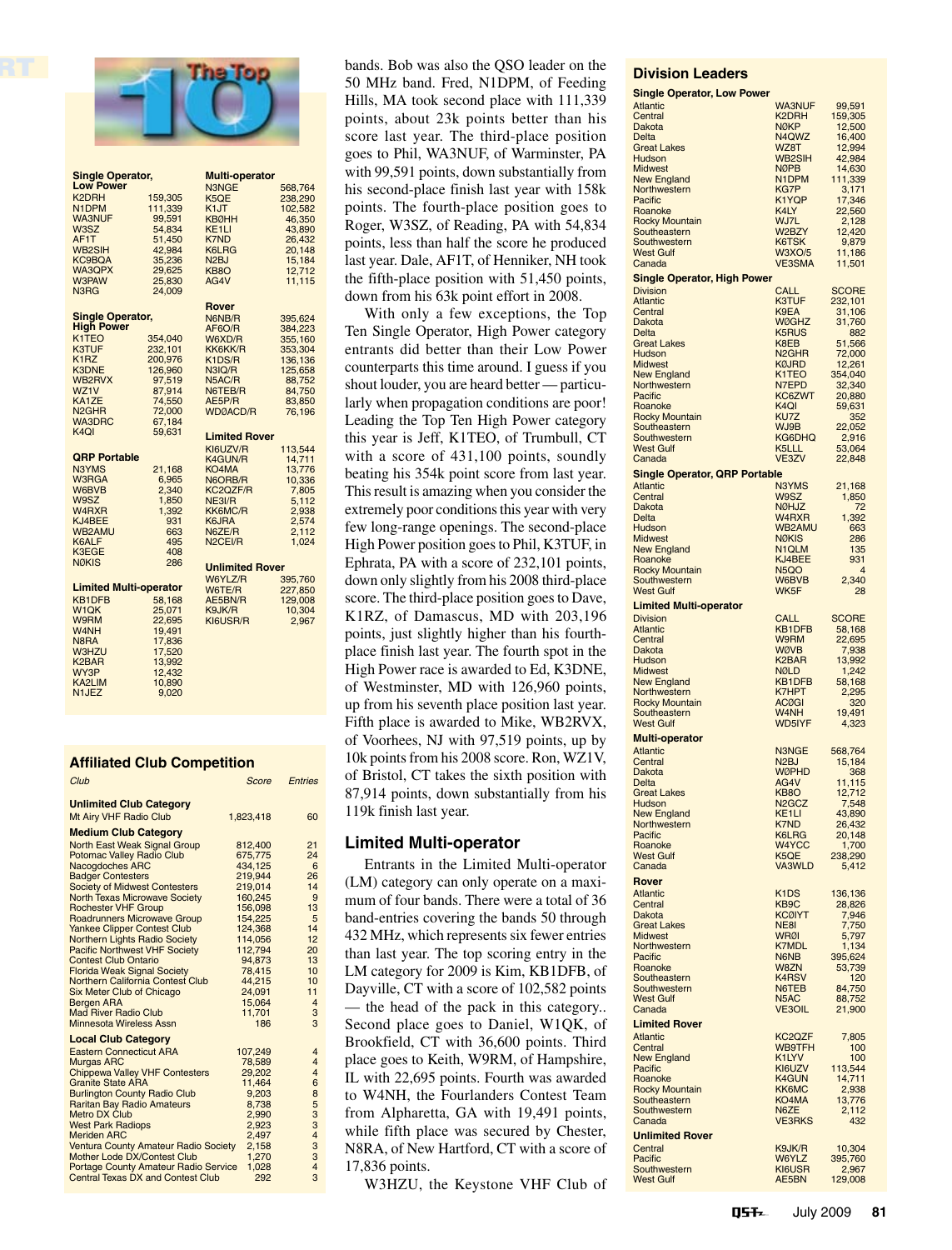| <b>Northeast Region</b><br>(New England, Hudson and<br><b>Atlantic Divisions: Maritime</b><br>and Quebec Sections) |         |                | <b>Southeast Region</b><br>(Delta, Roanoke and<br><b>Southeastern Divisions)</b> |        | <b>Divisions:</b> | <b>Central Region</b><br>(Central and Great Lakes<br><b>Ontario Section)</b> |         |                | <b>Midwest Region</b><br>(Dakota, Midwest, Rocky<br><b>Mountain and West Gulf</b><br><b>Divisions; Manitoba and</b><br><b>Saskatchewan Sections)</b> |                |                | <b>West Coast Region</b><br>(Pacific, Northwestern and<br><b>Southwestern Divisions:</b><br>Alberta, British Columbia and<br><b>NWT Sections)</b> |         |                |
|--------------------------------------------------------------------------------------------------------------------|---------|----------------|----------------------------------------------------------------------------------|--------|-------------------|------------------------------------------------------------------------------|---------|----------------|------------------------------------------------------------------------------------------------------------------------------------------------------|----------------|----------------|---------------------------------------------------------------------------------------------------------------------------------------------------|---------|----------------|
| N <sub>1</sub> DPM                                                                                                 | 111.339 | A              | K4LY                                                                             | 22,560 | A                 | K2DRH                                                                        | 159.305 | $\overline{A}$ | <b>NØPB</b>                                                                                                                                          | 14.630         | $\overline{A}$ | K1YQP                                                                                                                                             | 17.346  | A              |
| <b>WA3NUF</b>                                                                                                      | 99.591  | A              | N <sub>4</sub> QWZ                                                               | 16.400 | A                 | <b>KC9BQA</b>                                                                | 35.236  | $\overline{A}$ | <b>NØKP</b>                                                                                                                                          | 12,500         | $\overline{A}$ | K6TSK                                                                                                                                             | 9.879   | A              |
| W <sub>3</sub> SZ                                                                                                  | 54.834  | A              | W2BZY                                                                            | 12.420 | A                 | WO9S                                                                         | 21,225  | $\overline{A}$ | <b>W3XO/5</b>                                                                                                                                        | 11.186         | $\mathsf{A}$   | W6OMF                                                                                                                                             | 9.284   | A              |
| AF1T                                                                                                               | 51,450  | A              | N4TUT                                                                            | 7.308  | A                 | K9MU                                                                         | 20,080  | $\overline{A}$ | <b>KØSIX</b>                                                                                                                                         | 9,516          | $\overline{A}$ | K6XN                                                                                                                                              | 4,032   | A              |
| WB2SIH                                                                                                             | 42,984  | A              | <b>K4ZOO</b>                                                                     | 6.480  | $\overline{A}$    | <b>WA9FIH</b>                                                                | 13.750  | A              | WB5ZDP                                                                                                                                               | 9.471          | $\overline{A}$ | <b>KG7P</b>                                                                                                                                       | 3,171   | $\overline{A}$ |
|                                                                                                                    |         |                |                                                                                  |        |                   |                                                                              |         |                |                                                                                                                                                      |                |                |                                                                                                                                                   |         |                |
| K <sub>1</sub> TEO                                                                                                 | 354.040 | B              | K <sub>4</sub> QI                                                                | 59.631 | B                 | K8EB                                                                         | 51.566  | B              | K5LLL                                                                                                                                                | 53.064         | B              | N7EPD                                                                                                                                             | 32.340  | B              |
| K3TUF                                                                                                              | 232.101 | B              | KE2N                                                                             | 43,990 | B                 | K8MD                                                                         | 32.421  | B              | <b>W5LUA</b>                                                                                                                                         | 46.240         | B              | KC6ZWT                                                                                                                                            | 20.880  | B              |
| K <sub>1</sub> RZ                                                                                                  | 200.976 | B              | <b>W3IP</b>                                                                      | 26,290 | B                 | K9EA                                                                         | 31.106  | B              | <b>WØGHZ</b>                                                                                                                                         | 31.760         | B              | W7GLF                                                                                                                                             | 12,600  | B              |
| <b>K3DNE</b>                                                                                                       | 126,960 | B              | WJ9B                                                                             | 22,052 | B                 | W9GA                                                                         | 28.747  | B              | <b>WØZO</b>                                                                                                                                          | 28.938         | B              | NU <sub>6</sub> S                                                                                                                                 | 12,496  | B              |
| WB2RVX                                                                                                             | 97,519  | B              | <b>KØVXM</b>                                                                     | 17,982 | B                 | VE3ZV                                                                        | 22,848  | B              | <b>KØJRD</b>                                                                                                                                         | 12.261         | B              | <b>K7CW</b>                                                                                                                                       | 9,163   | B              |
|                                                                                                                    |         |                |                                                                                  |        |                   |                                                                              |         |                |                                                                                                                                                      |                |                |                                                                                                                                                   |         |                |
| N3YMS                                                                                                              | 21.168  | $\Omega$       | W <sub>4</sub> R <sub>XR</sub>                                                   | 1.392  | Q                 | W9SZ                                                                         | 1,850   | Q              | <b>NØKIS</b>                                                                                                                                         | 286            | Q              | W6BVB                                                                                                                                             | 2.340   | $\Omega$       |
| W3RGA                                                                                                              | 6.965   | Q              | KJ4BEE                                                                           | 931    | Q                 | <b>K9PLS</b>                                                                 | 108     | Q              | <b>NØJK</b>                                                                                                                                          | 100            | Q              |                                                                                                                                                   |         |                |
| WB2AMU                                                                                                             | 663     | Q              |                                                                                  |        |                   |                                                                              |         |                | <b>NØHJZ</b>                                                                                                                                         | 72             | $\Omega$       | <b>K7HPT</b>                                                                                                                                      | 2,295   | L              |
| K6ALF                                                                                                              | 495     | $\Omega$       | W <sub>4</sub> NH                                                                | 19.491 | L                 | W9RM                                                                         | 22.695  | L              | WK5F                                                                                                                                                 | 28             | Q              |                                                                                                                                                   |         |                |
| K3EGE                                                                                                              | 408     | Q              |                                                                                  |        |                   | <b>W9VW</b>                                                                  | 4,224   | L              | N <sub>5</sub> QO                                                                                                                                    | $\overline{4}$ | Q              | K7ND                                                                                                                                              | 26.432  | M              |
|                                                                                                                    |         |                | AG4V                                                                             | 11.115 | M                 | N9TF                                                                         | 1,978   | L              |                                                                                                                                                      |                |                | <b>K6LRG</b>                                                                                                                                      | 20.148  | M              |
| KB1DFB                                                                                                             | 58.168  | L              | N4JQQ                                                                            | 2.139  | M                 | NT9E                                                                         | 1.530   |                | <b>WØVB</b>                                                                                                                                          | 7.938          |                | W6YX                                                                                                                                              | 6.765   | M              |
| W <sub>1</sub> QK                                                                                                  | 25,071  | L              | W4YCC                                                                            | 1.700  | M                 |                                                                              |         | L              | WD5IYF                                                                                                                                               |                | L              | VE6AO                                                                                                                                             | 1.495   | M              |
|                                                                                                                    |         |                |                                                                                  |        |                   | <b>KC9JTL</b>                                                                | 1,060   | L              |                                                                                                                                                      | 4,323          | L              |                                                                                                                                                   |         |                |
| N8RA                                                                                                               | 17.836  | L              | <b>KØXXX</b>                                                                     | 527    | M                 |                                                                              |         |                | <b>NØLD</b>                                                                                                                                          | 1,242          | L              |                                                                                                                                                   |         |                |
| <b>W3HZU</b>                                                                                                       | 17.520  | L              |                                                                                  |        |                   | N <sub>2</sub> BJ                                                            | 15.184  | M              | <b>ACØGI</b>                                                                                                                                         | 320            | L              | N6NB/R                                                                                                                                            | 395.624 | $\overline{R}$ |
| K <sub>2</sub> BAR                                                                                                 | 13,992  | L              | W8ZN                                                                             | 53.739 | $\overline{R}$    | KB <sub>8</sub> O                                                            | 12.712  | M              |                                                                                                                                                      |                |                | AF6O/R                                                                                                                                            | 384.223 | $\mathsf{R}$   |
|                                                                                                                    |         |                | K4RSV                                                                            | 120    | $\overline{R}$    | N9UHF                                                                        | 9,855   | M              | K5QE                                                                                                                                                 | 238,290        | M              | W6XD/R                                                                                                                                            | 355.160 | $\overline{R}$ |
| N3NGE                                                                                                              | 568.764 | M              |                                                                                  |        |                   | W8RU                                                                         | 7,524   | M              | <b>KBØHH</b>                                                                                                                                         | 46.350         | M              | KK6KK/R                                                                                                                                           | 353,304 | $\overline{R}$ |
| K <sub>1</sub> JT                                                                                                  | 102.582 | M              | K4GUN/R                                                                          | 14.711 | <b>RL</b>         | VA3WLD                                                                       | 5.412   | M              | <b>WØPHD</b>                                                                                                                                         | 368            | M              | N6TEB/R                                                                                                                                           | 84,750  | $\overline{R}$ |
| KE <sub>1</sub> LI                                                                                                 | 43.890  | M              | KO4MA                                                                            | 13.776 | RL                |                                                                              |         |                | KC5MVZ                                                                                                                                               | 44             | M              |                                                                                                                                                   |         |                |
| N <sub>2</sub> GC <sub>Z</sub>                                                                                     | 7.548   | M              | N <sub>2</sub> CEI/R                                                             | 1.024  | <b>RL</b>         | KB9C                                                                         | 28.826  | $\overline{R}$ |                                                                                                                                                      |                |                | KI6UVZ/R                                                                                                                                          | 113.544 | RL             |
| <b>WB3IGR</b>                                                                                                      | 6.120   | M              |                                                                                  |        |                   | <b>VE3OIL/R</b>                                                              | 21,900  | R              | N5AC/R                                                                                                                                               | 88.752         | $\mathsf{R}$   | N6ORB/R                                                                                                                                           | 10.336  | <b>RL</b>      |
|                                                                                                                    |         |                |                                                                                  |        |                   | NE8I                                                                         | 7.750   | R              | AE5P/R                                                                                                                                               | 83,850         | $\overline{R}$ | K6JRA                                                                                                                                             | 2.574   | <b>RL</b>      |
| K <sub>1</sub> D <sub>S</sub> /R                                                                                   | 136.136 | $\mathsf{R}$   |                                                                                  |        |                   | <b>NZ91</b>                                                                  | 1.683   | $\overline{R}$ | <b>WDØACD/R</b>                                                                                                                                      | 76.196         | R              | N6ZE/R                                                                                                                                            | 2112    | <b>RL</b>      |
| N3IQ/R                                                                                                             | 125.658 | $\overline{R}$ |                                                                                  |        |                   | KC9AXZ                                                                       | 261     | R              | NH6VJ/R                                                                                                                                              | 57,528         | $\mathsf{R}$   | <b>AAØBV</b>                                                                                                                                      | 420     | <b>RL</b>      |
| <b>K2QO/R</b>                                                                                                      | 71.910  | $\overline{R}$ |                                                                                  |        |                   |                                                                              |         |                |                                                                                                                                                      |                |                |                                                                                                                                                   |         |                |
| K2TER/R                                                                                                            |         |                |                                                                                  |        |                   |                                                                              |         |                | <b>KE5CLQ</b>                                                                                                                                        | 52,059         | $\overline{R}$ | W6YLZ/R                                                                                                                                           | 395.760 | <b>RU</b>      |
|                                                                                                                    | 39,934  | R              |                                                                                  |        |                   | <b>VE3RKS/R</b>                                                              | 432     | <b>RL</b>      |                                                                                                                                                      |                |                |                                                                                                                                                   |         |                |
| NN3Q/R                                                                                                             | 22.792  | $\overline{R}$ |                                                                                  |        |                   |                                                                              |         |                | KK6MC/R                                                                                                                                              | 2.938          | <b>RL</b>      | W6TE/R                                                                                                                                            | 227,850 | <b>RU</b>      |
|                                                                                                                    |         |                |                                                                                  |        |                   | K9JK/R                                                                       | 10,304  | <b>RU</b>      |                                                                                                                                                      |                |                | KI6USR/R                                                                                                                                          | 2,967   | <b>RU</b>      |
| KC2QZF/R                                                                                                           | 7.805   | <b>RL</b>      |                                                                                  |        |                   |                                                                              |         |                | AE5BN/R                                                                                                                                              | 129,008        | <b>RU</b>      |                                                                                                                                                   |         |                |
| NE3I/R                                                                                                             | 5.112   | <b>RL</b>      |                                                                                  |        |                   |                                                                              |         |                |                                                                                                                                                      |                |                |                                                                                                                                                   |         |                |

York, PA caputured sixth place with a score of 17,520 points, and K2BAR, the Bergen ARA of Washington Township, NJ managed seventh palce this year with a score of 13,992. The final Limited Multi-operator Top Ten entries include WY3P, the Carroll County Contesters from Sykesville, MD, Kenneth, KA2LIM, of Bee Valley, NY with 10,890 points, and Mike, N1JEZ with a score of 9,020.

## **Multi-operator**

In the Multi-operator category, participants can operate on any number of bands. There are a total of 53 entries in this category for 2009, up from 27 entries in 2008. The top scoring entry for 2009 is Leonard, N3NGE, operating in Morgantown, PA with a total score of 568,764 points, up slightly from his 2008 score of 545k points. Second place in this category goes to the station of Marshall, K5QE of Hemphill, TX with 238,290 points, down by nearly a factor of two from his 2008 performance. Third place is awarded to Joe, K1JT and his crew in the Princeton, NJ area with 102,582 points. Fourth place in the Multioperator category goes to Gary, KBØHH, of Anthony, TX with 46,350 points, up substantially from 2008. The fifth-place Multi-operator entry goes to Paul, KE1LI,

## **Expanded Reports Available**

Read more details about the contest at **www.arrl.org/contests**, including Soapbox stories and all of the scores as both line scores and in a searchable database. If you'd like a printout of the line scores, send a self-addressed, stamped envelope to ARRL Contest Results, 225 Main St, Newington, CT 06111. Please be sure to include the contest name and year.

of Pomfret Center, CT with 43,890 points. **QRP Portable**

The only 2008 competitor who entered QRP Portable once again in 2009 is Bill, K3EGE, from Elverson, PA. Bill ended up in ninth position this year, down from his fourth position finish in 2008. The top position in the QRP Portable competition goes to Nicholas, N3YMS, of Felton, DE with 21,161 points. His score is substantially higher than all of the other Top Ten competitors in this category. The second place finisher is Patrick, W3RGA, of Snydertown, PA with 6965 points. Third place goes to Vladimir, W6BVB, of Laguna Hills, CA with 2340 points, followed by Zack, W9SZ, of Urbana, IL with 1850 points in the number four spot.

Tom, W4RXR, of Pulaski, TN finished in the fifth spot with 1392 points.

## **Rover**

In the Rover category, no more than two operators are permitted, but operation on all bands is allowed. There was a very high level of competition at the top of this category, with the top four scores bunched very close together. These scores were significantly higher than those produced in the 2008 event. The leading score was produced by Wayne, N6NB/R of Tustin, CA with 395,624 points, followed by Ron, AF6O/R with 384,223 points, Art, W6XD/R with 355,160 points, and Robert, KK6KK/R with 353,304 points. The W6XD/R score for the 2008 VHF SS competition was 185,790 points, which indicates the improved level of performance this group has been able to achieve. The fifth-place score was turned in by Richard, K1DS/R of Blue Bell, PA with136,136 points, followed by N3IQ/R, the Rovers of Maryland club in the sixth position with 125,658 points.

In the Limited Rover category, operators may use their choice of no more than four bands. The leading score in this category was produced by Carrie, KI6UZV/R, of Joshua Tree, CA with 113,544 points, which is substantially higher than the top score in the 2008 event in this category by almost a factor of four! Second place is awarded to